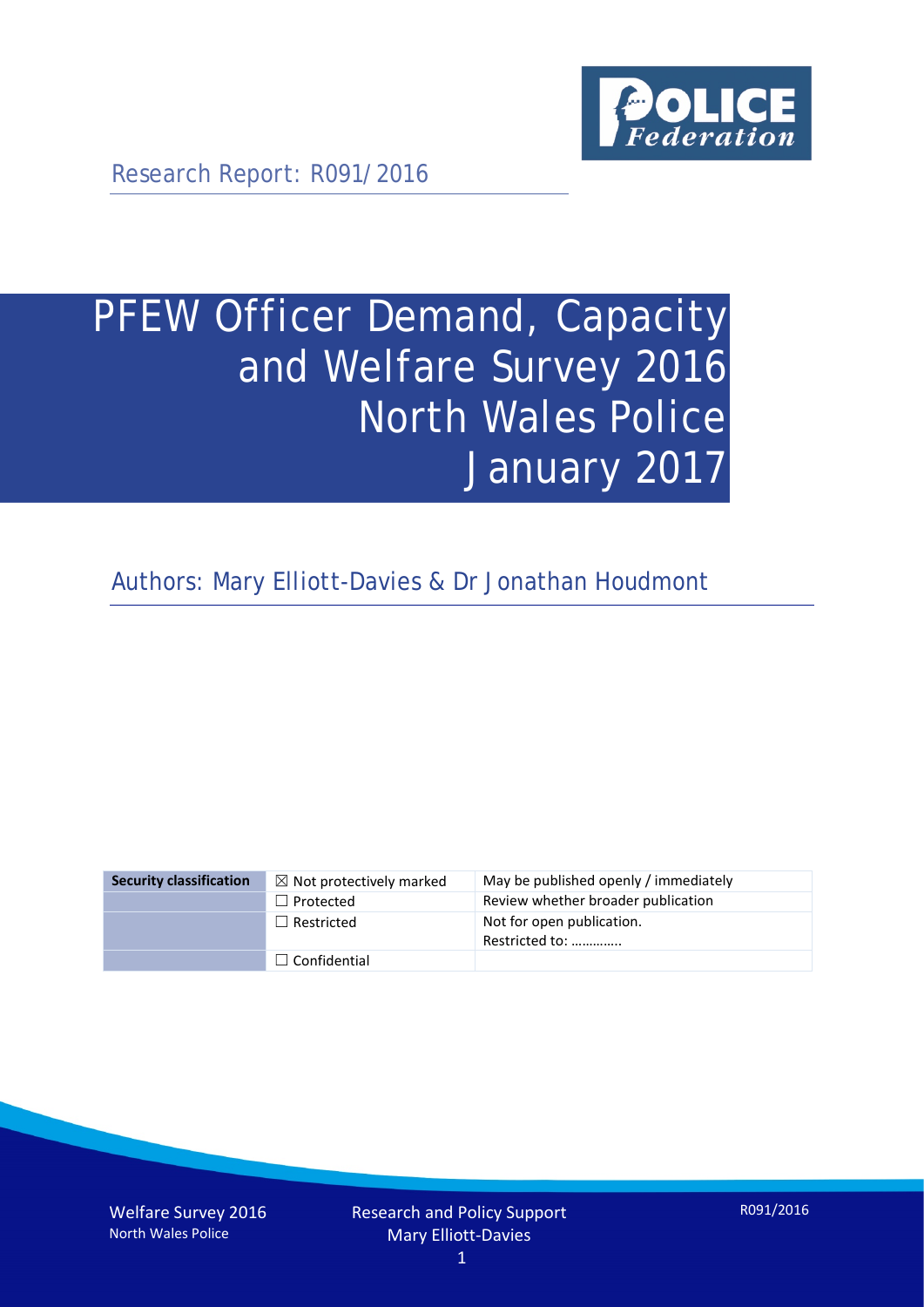## **1. FOREWORD**

#### **INTRODUCTION**

In recent times policing in England and Wales has experienced unprecedented budgetary cuts amount[i](#page-15-0)ng to an 18% real-term reduction since 2010.<sup>1</sup> The impact on police officer numbers has been considerable, with a 14% fall in officer numbers over a seven year period from a high of 143,734 in 2009<sup>[ii](#page-15-1)</sup> to 124,066 in March 2016.<sup>[iii](#page-15-2)</sup> Evidence from a focus group study conducted by the PFEW<sup>[iv](#page-15-3)</sup> highlighted that these reduction's may be having a negative effect on officers individual wellbeing. It was within this context that the 2016 PFEW Officer Demand, Capacity, and Welfare Survey took place.

This report provides a summary of responses to key questions from the 2016 PFEW Officer Demand, Capacity, and Welfare Survey from respondents in **North Wales Police**.

Where appropriate, details of average responses for the police service as a whole are also presented. However, differences between the national and local responses have not been tested statistically and therefore any differences reported are for guidance only and must be treated with caution.

Force rankings have not been included due to the vast range of response rates across forces (2.1% - 34.2%), making comparisons inappropriate without the application of inferential statistics to address the extreme variations in sample sizes (range: 34 -3909). In addition, forces with less than 100 respondents were not provided with a force level report as their sample size was too small to be representative of the force as a whole and may have enabled identification of individuals based on their demographics.

Please be aware that the total number of responses for each item may vary slightly as not all items were answered by all respondents, and all percentages are rounded to the nearest whole number. In addition, the actual differences between any and all groups may be quite small and these details should be considered when interpreting the data.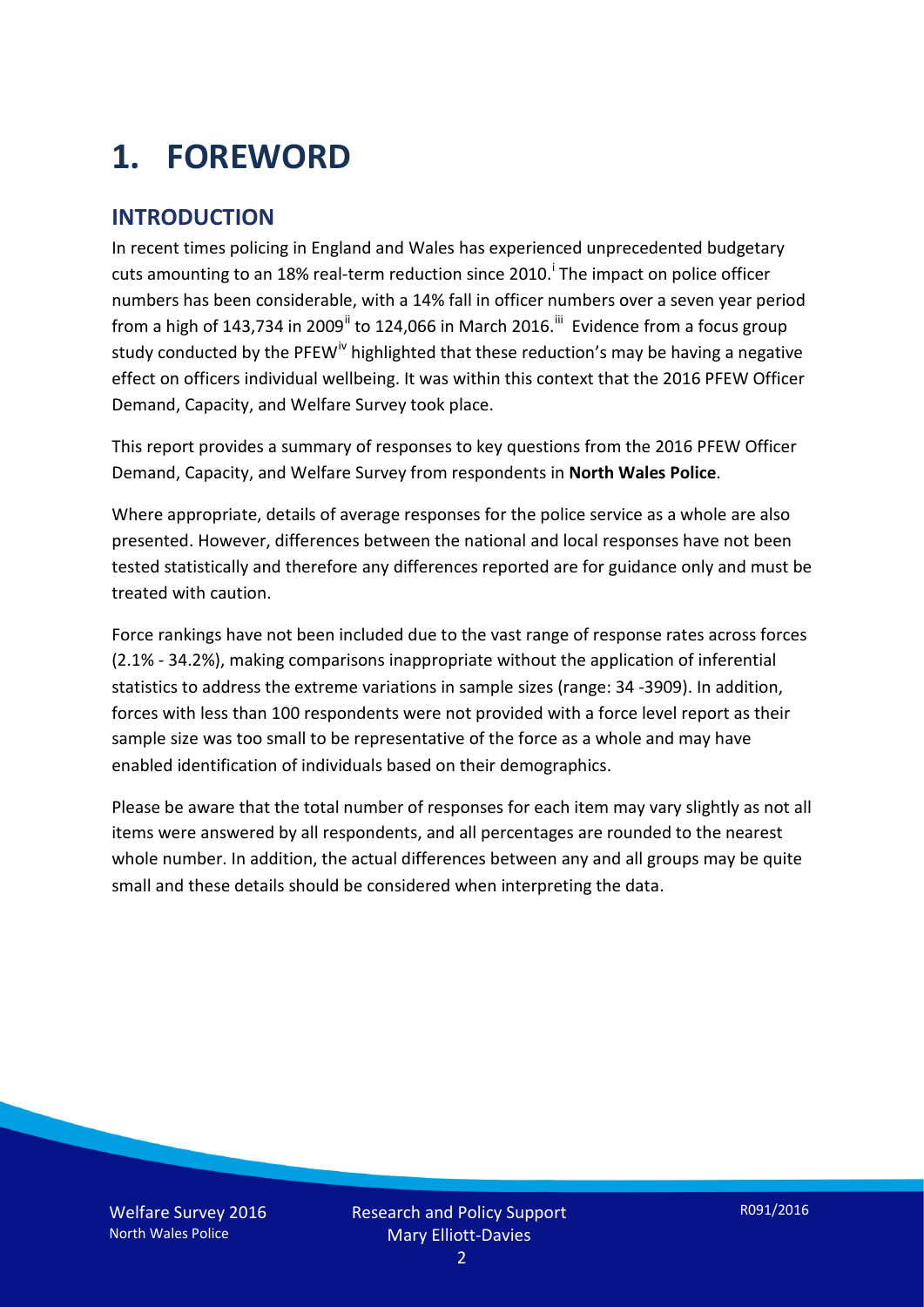#### **RESPONSE RATES AND DEMOGRAPHICS**

Survey responses were gathered over a four-week period in February 2016. All officers of the federated ranks in England and Wales were eligible to participate. Analyses were conducted on a sample of 16,841 responses drawn from all 43 forces across England and Wales.  $^1$  $^1$  The national response rate for the 2016 survey was 14%.

202 responses were received from North Wales Police, representing a response rate of around  $14\%$ .<sup>[2](#page-2-1)</sup> The margin of error for this report has been calculated using the size of the sample and the population. At a 95% confidence level, this force report has a 6% margin of error. If the margin of error is less than 5%, it can be considered to be within the normal bounds of academic rigor.<sup>[3](#page-2-2)</sup> If this threshold has not been met, the results from this report must be interpreted with caution.

Overall 1% of respondents (*N*=237) to the survey declined to state which force they belonged to. These responses have been included within the national data but are excluded from force-level analyses.

66% of responses from North Wales Police were received from male officers and 34% of responses were from female officers. In regards to rank, 80% of respondents from North Wales Police were Constables, 16% were Sergeants and 4% were Inspectors or Chief Inspectors. 2% of responses from North Wales Police were received from Black and Minority Ethnic (BME) officers.

-

<span id="page-2-0"></span> $1$  Data were removed where the respondent indicated they were not currently a police officer or they gave implausible answers – for full exclusion criteria, please see Houdmont & Elliott-Davies (2016).<br><sup>2</sup> Based on March 2016 Home Office figures of officer headcount.

<span id="page-2-1"></span>

<span id="page-2-2"></span> $3$  The generally accepted academic standards is a 95% confidence level with a 5% (or less) margin of error.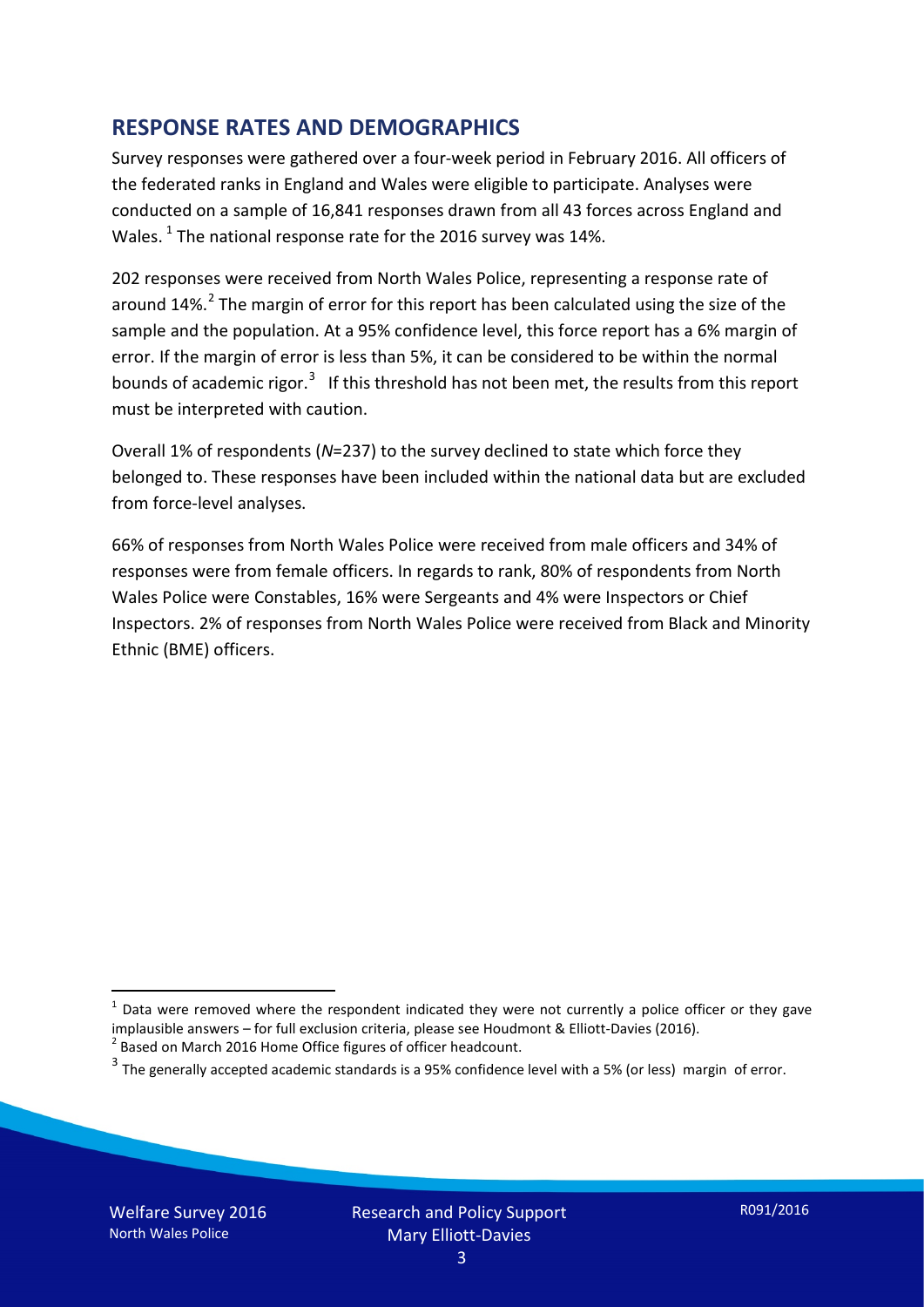## **2. DEMAND**

### **2.1. WORKLOAD**

54% of respondents from North Wales Police told us that their workload is currently too high. This was lower than the proportion of national respondents who reported their workload was too high (66%).

#### **2.2. HSE MANAGEMENT STANDARDS**

The UK Health and Safety Executive published the Management Standards Indicator Tool (MSIT) to assist organisations in the assessment of workers exposure to dimensions of the psychosocial work en[v](#page-15-4)ironment that, if not properly managed, can lead to harm to health.<sup>v</sup> The 25-item version of the MSIT<sup>[vi](#page-15-5)</sup> contains four items that measure job demands.

18% of respondents from North Wales Police told us that they often or always have unachievable deadlines, and 28% that they have to neglect some tasks because they have too much to do. Findings for the MSIT job demand items for North Wales Police are presented in Figure 1 below.





Welfare Survey 2016 North Wales Police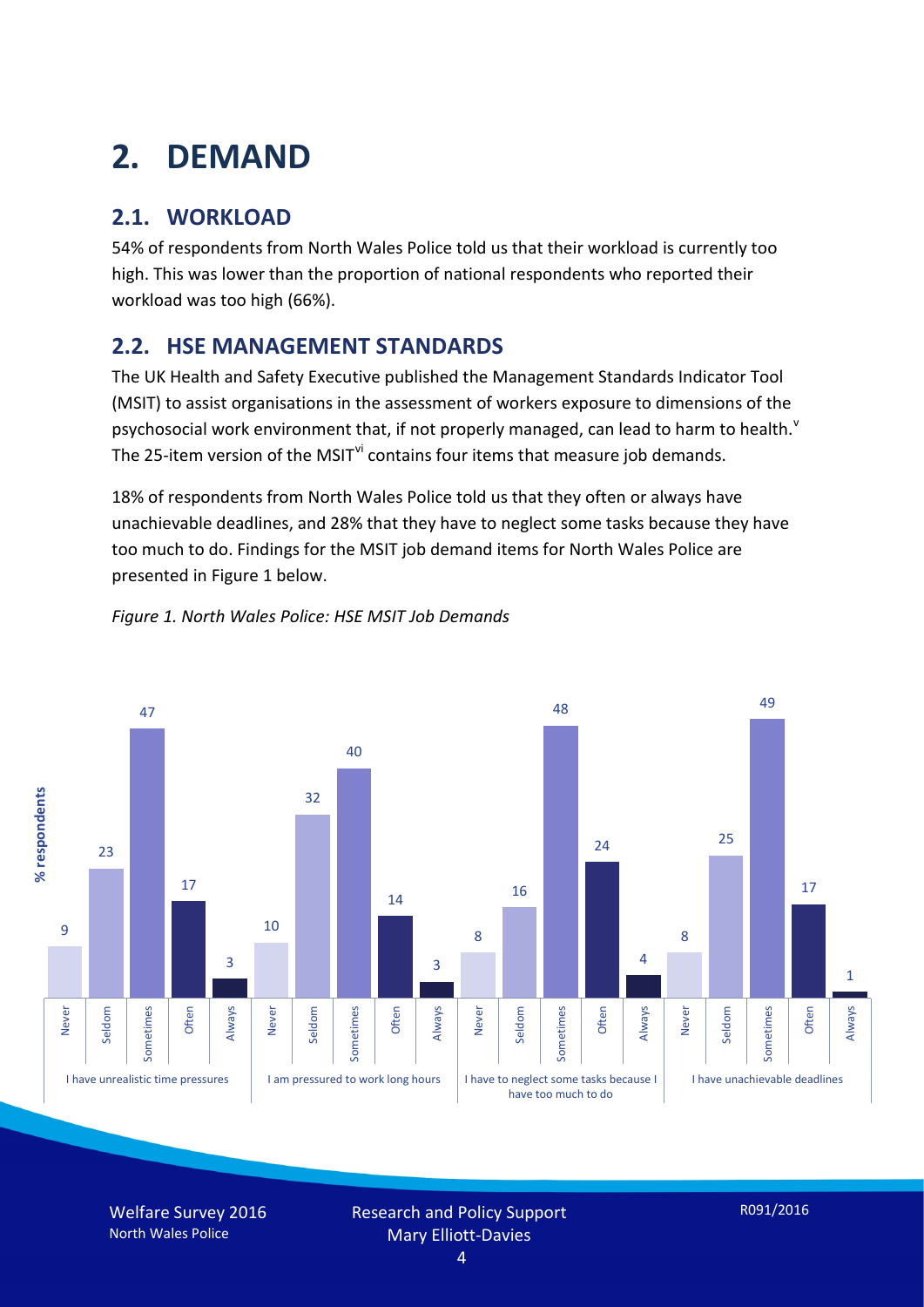#### **2.3. AMOUNT AND PACE OF WORK**

A set of statements were developed for the current study to assess aspects of job demands in regards to the amount and pace of work. Findings for North Wales Police are presented in Figure 2.



64% of respondents from North Wales Police *disagreed* or *strongly disagreed* that they were able to meet all of the conflicting demands on their time and 84% of respondents from North Wales Police *disagreed* or *strongly disagreed* that there are enough officers to manage all the demands made on their team/unit.

Welfare Survey 2016 North Wales Police

% respondents **% respondents**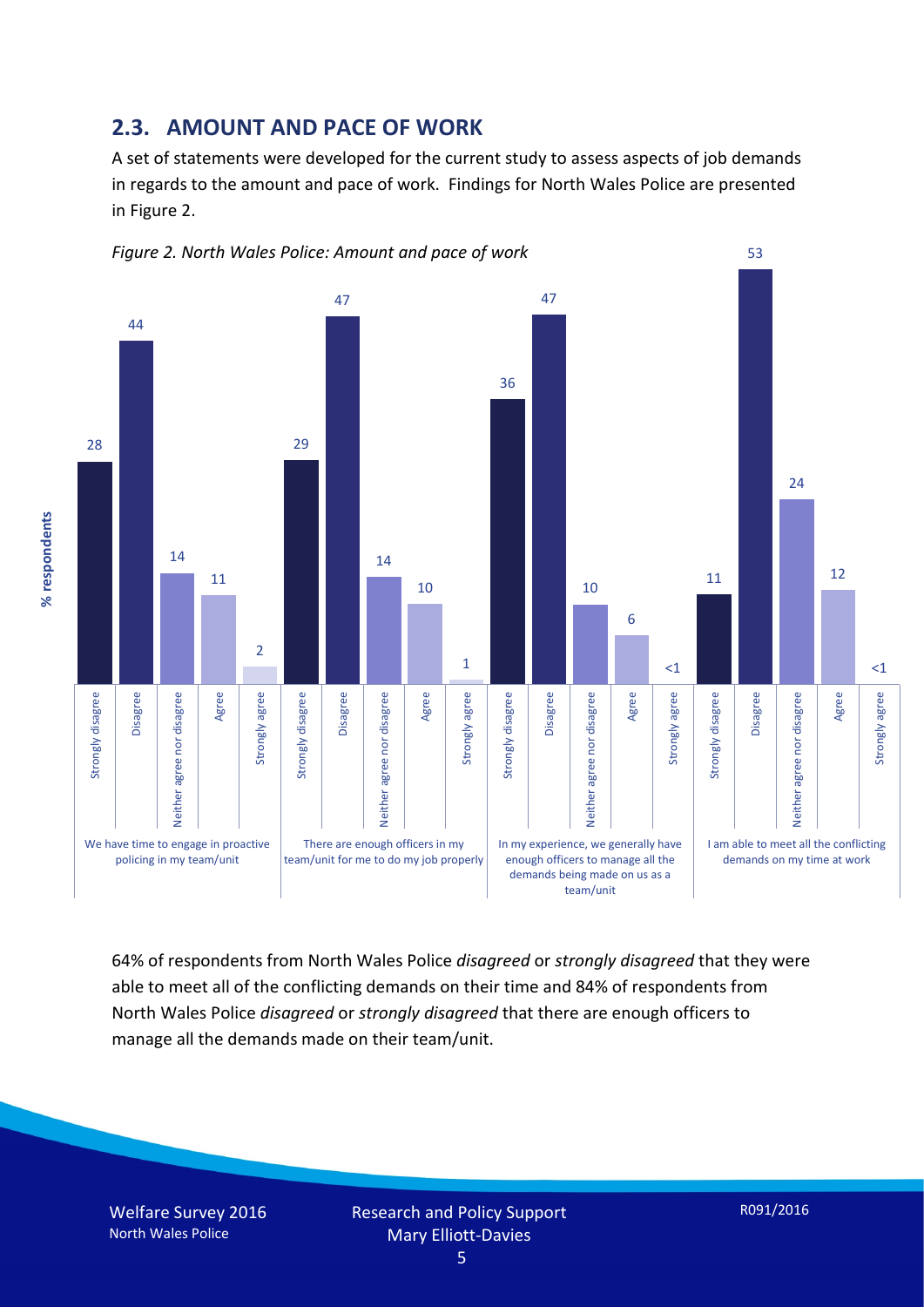## **3. CAPACITY**

#### **3.1. MINIMUM OFFICER STAFFING**

We asked respondents whether or not their team or unit has a minimum officer staffing level and 78% of respondents from North Wales Police indicated that their team or unit had a minimum officer staffing level. Among respondents whose team or unit had a minimum officer staffing level, 5% indicated that this level was achieved *never* or *rarely*.

#### **3.2. OFFICER STAFFING ARRANGEMENTS**

Respondents were asked whether they had been told how officer staffing levels in their team/unit were determined and whether they felt it was effective. 60% of respondents from North Wales Police indicated that they had not been told how officer staffing levels are determined, whilst 67% *disagreed* or *strongly disagreed* that the way officer staffing levels are determined seems to be effective. An additional set of statements were developed for this survey to assess aspects of capacity to meet job demands. Results for North Wales Police are below.





Welfare Survey 2016 North Wales Police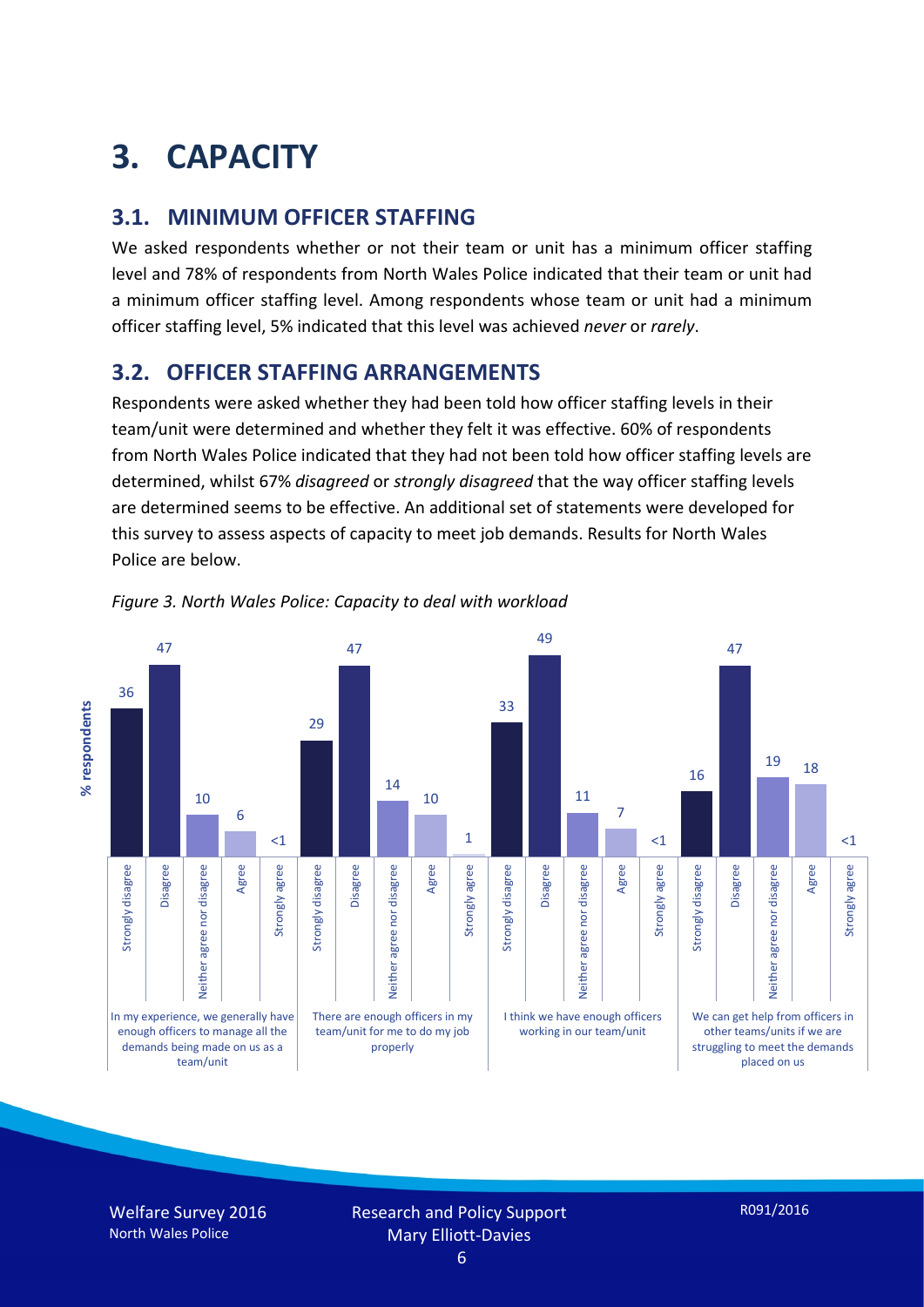### **4. WORK PATTERNS**

#### **4.1. SHIFTS**

Respondents were invited to indicate which of broad shift patterns they typically worked (indicated in Figure 4) and, to the nearest hour, how long their shifts are supposed to last.

2% of respondents from North Wales Police reported their formal shift duration was more than the 8-10 hours advised by the Health and Safety Executive<sup>[vii](#page-15-6)</sup> and the Police Negotiating Board.<sup>[viii](#page-15-7)</sup>

#### *Figure 4. North Wales Police: Shift rotation*



#### **4.2. SINGLE CREWING**

Among respondents from North Wales Police, for whom this item was applicable (*N*=*190*), 78% reported being single crewed either *often* or *always* over the previous 12 month period, this can be compared with 73% of respondents from the national sample.

#### **4.3. BREAKS, REST DAYS AND ANNUAL LEAVE**

36% of respondents from North Wales Police were *never* or *rarely* able to take their full rest break entitlement, and 68% reported having had two or more rest days cancelled in the previous 12 month period.

31% of respondents from North Wales Police told us that they have not been able to take their full annual leave entitlement in the previous 12 month period.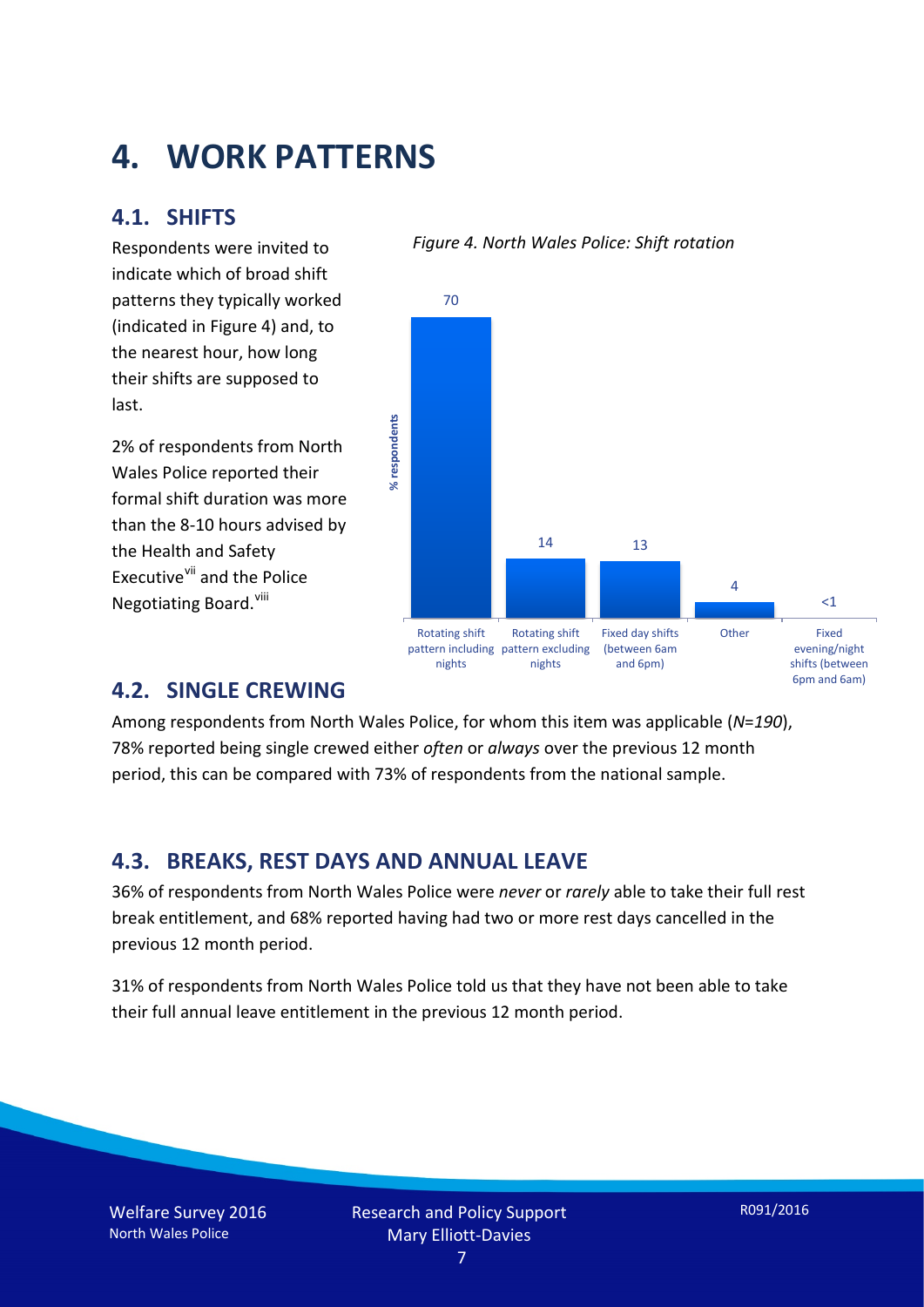## **5. MENTAL HEALTH AND WELLBEING**

#### **5.1. SINGLE ITEM INDICATOR**

A top-level broad overview of mental wellbeing was established using an item that asked respondents to indicate whether they had experienced feelings of stress, low mood, anxiety, or other difficulties with their health and wellbeing over the last 12 months.

80% of respondents from North Wales Police indicated that they had experienced feelings of stress, low mood, anxiety, or other difficulties with their health and wellbeing over the last 12 months. 92% also indicated that these feelings were caused, or made worse by work.

#### **5.2. MENTAL WELLBEING**

Mental wellbeing can be broadly conceptualized as having two dimensions. The first concerns positive affect (i.e. pleasurable aspects of wellbeing such as feelings of optimism, cheerfulness, and relaxation). The second concerns psychological functioning (i.e. such as clear thinking, self-acceptance, personal development, competence, and autonomy).

To investigate mental wellbeing in more detail the two-dimensional structure of mental wellbeing described above was assessed using the short Warwick-Edinburgh Mental Wellbeing Scale.<sup>[ix](#page-15-8)</sup> The use of this scale, which has been widely used in a number of settings, helps us to measure the incidence of wellbeing in the police in a reliable way, allowing credible comparisons. The scale asks individuals to rate their experience during the last two weeks for seven positively framed statements.

Findings for the items for the short Warwick-Edinburgh Mental Wellbeing Scale for North Wales Police are presented in Figure 5 alongside those for the general public.

#### **5.3. HELP SEEKING**

A question was applied to identify those who had ever **sought help** for feelings of stress, low mood, anxiety, or any other difficulties with mental health and wellbeing. Examples of sources of help were provided including GP, occupational health department, psychologist, therapist, and counsellor.

32% of North Wales Police respondents had previously sought help for feelings of stress, low mood, anxiety or other difficulties with their mental health and wellbeing, of which 57% had done so within the last 12 months.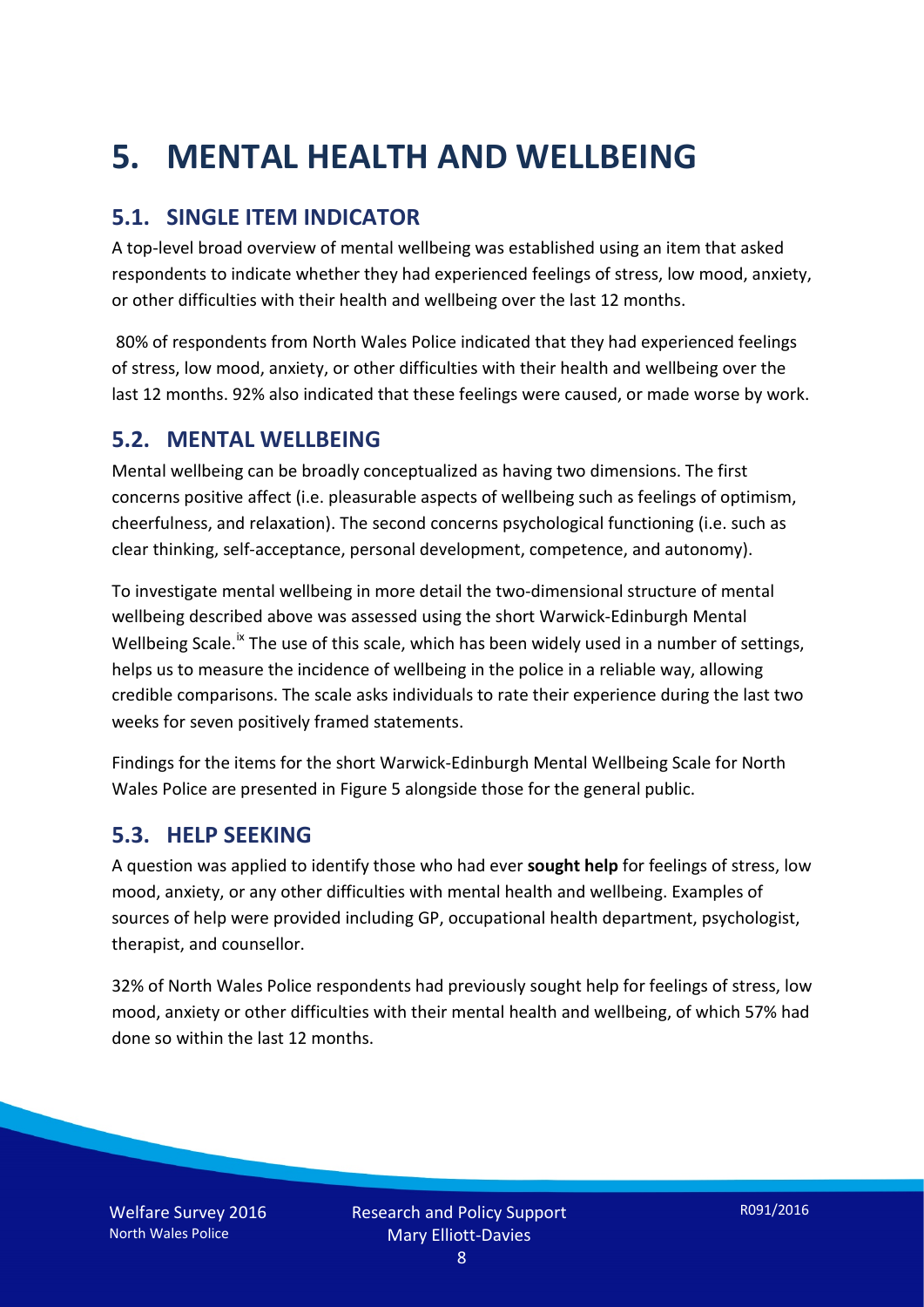



General Population: North West [England] Mental Wellbeing Survey (2012-23) Local Response: PFEW Welfare Survey (2016)

#### **5.4. STRESS**

Work related stress was measured using a single-item measure. 32% of respondents from North Wales Police presented with a non-diagnostic case of work-related stress.<sup>[x](#page-15-9)</sup> Stress outside of work was assessed using an adaptation of the work-related stress measure. 9% of respondents from North Wales Police presented with a non-diagnostic case of stress outside of work.

Welfare Survey 2016 North Wales Police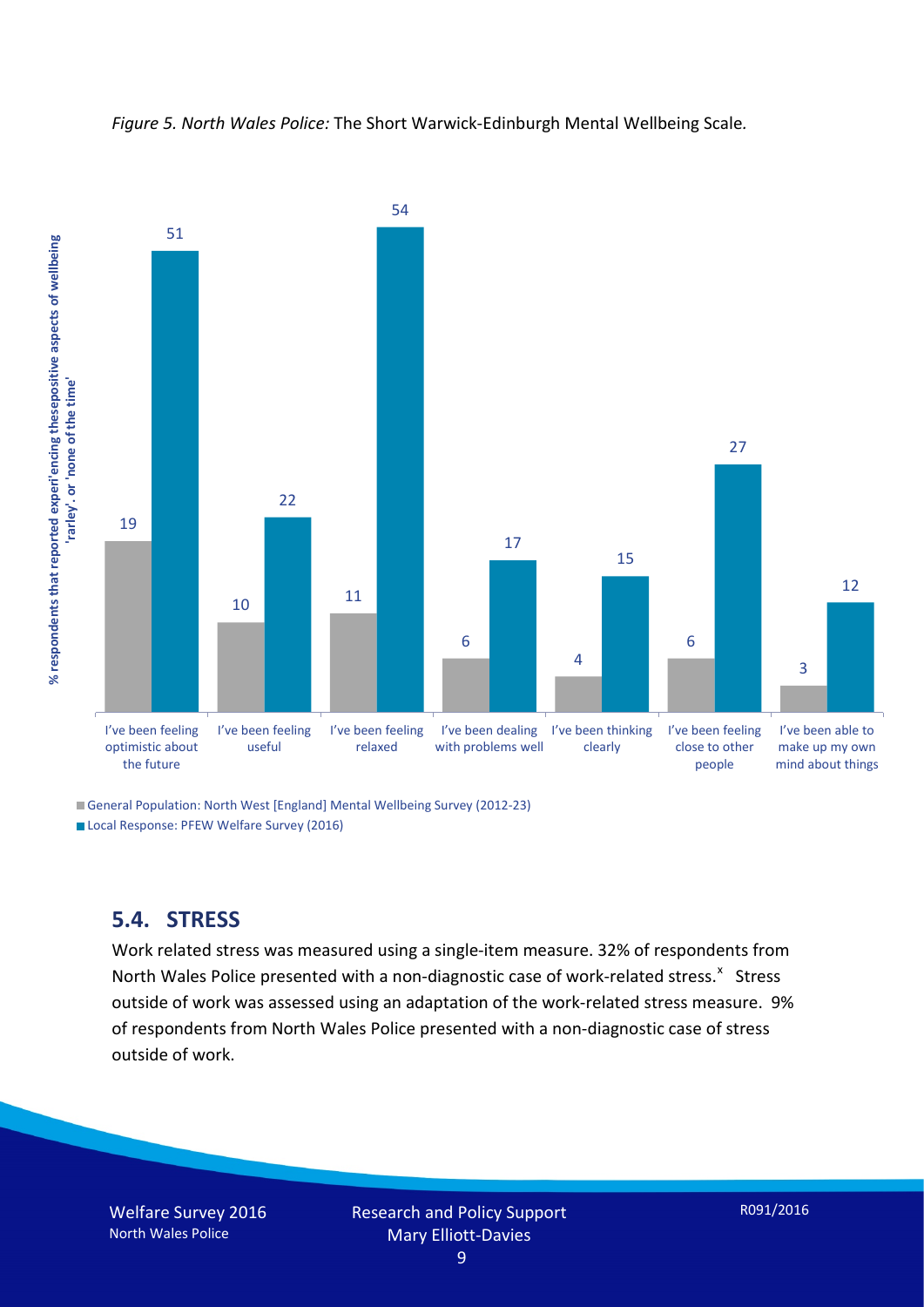# **6. ORGANISATIONAL SUPPORT: MENTAL HEALTH & WELLBEING**

Participants who indicated that they had sought help for difficulties with mental health and wellbeing were presented with additional questions concerning disclosure to a line manager.

#### **6.1. DISCLOSURE**

52% of respondents reported that they had disclosed seeking mental health and wellbeing support to their line managers.

#### **6.2. REASONS FOR NON-DISCLOSURE**

Respondents who did not disclose that they were seeking mental health and wellbeing support were asked to indicate why. Findings are presented in Figure 6 below. Respondents were able to cite as many reasons as applicable.

#### *Figure 6. North Wales Police: Reasons for non-disclosure*



Reasons for non-disclosure

#### **D**Other

- I didn't want to be treated differently (in a negative way)
- I It wasn't affecting my work so I didn't feeli like I needed to
- I thought it would negatively affect my opportunities for promotion and/or specialisation
- I was worried that my other colleagues would find out

Welfare Survey 2016 North Wales Police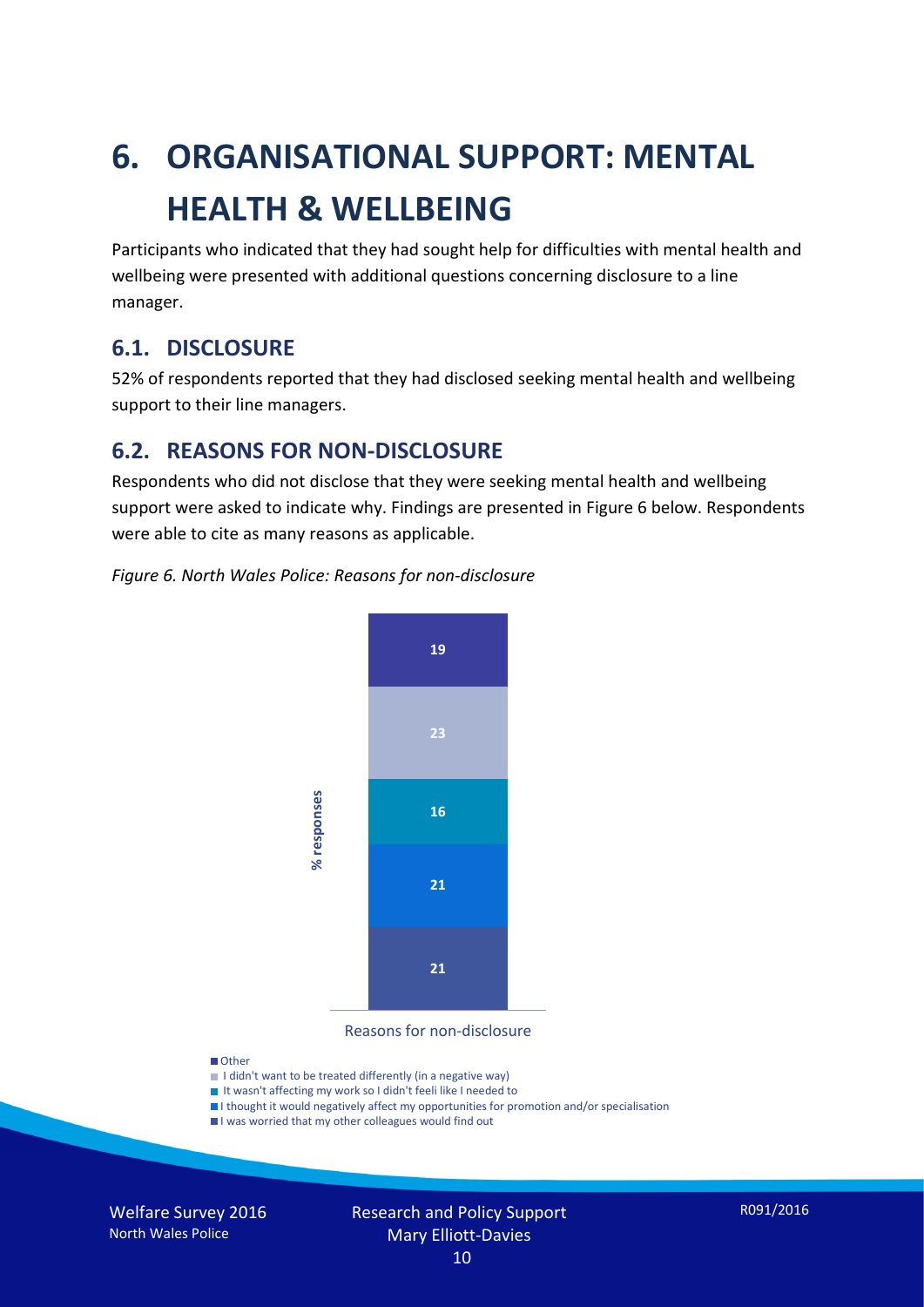#### **6.3. LOCAL ATTITUDES TO MENTAL HEALTH AND WELLBEING**

All respondents were asked about the attitude of the police service towards mental health and wellbeing. Nationally, these were found to be fairly negative. Figure 7 below shows the perception reported by respondents from North Wales Police.



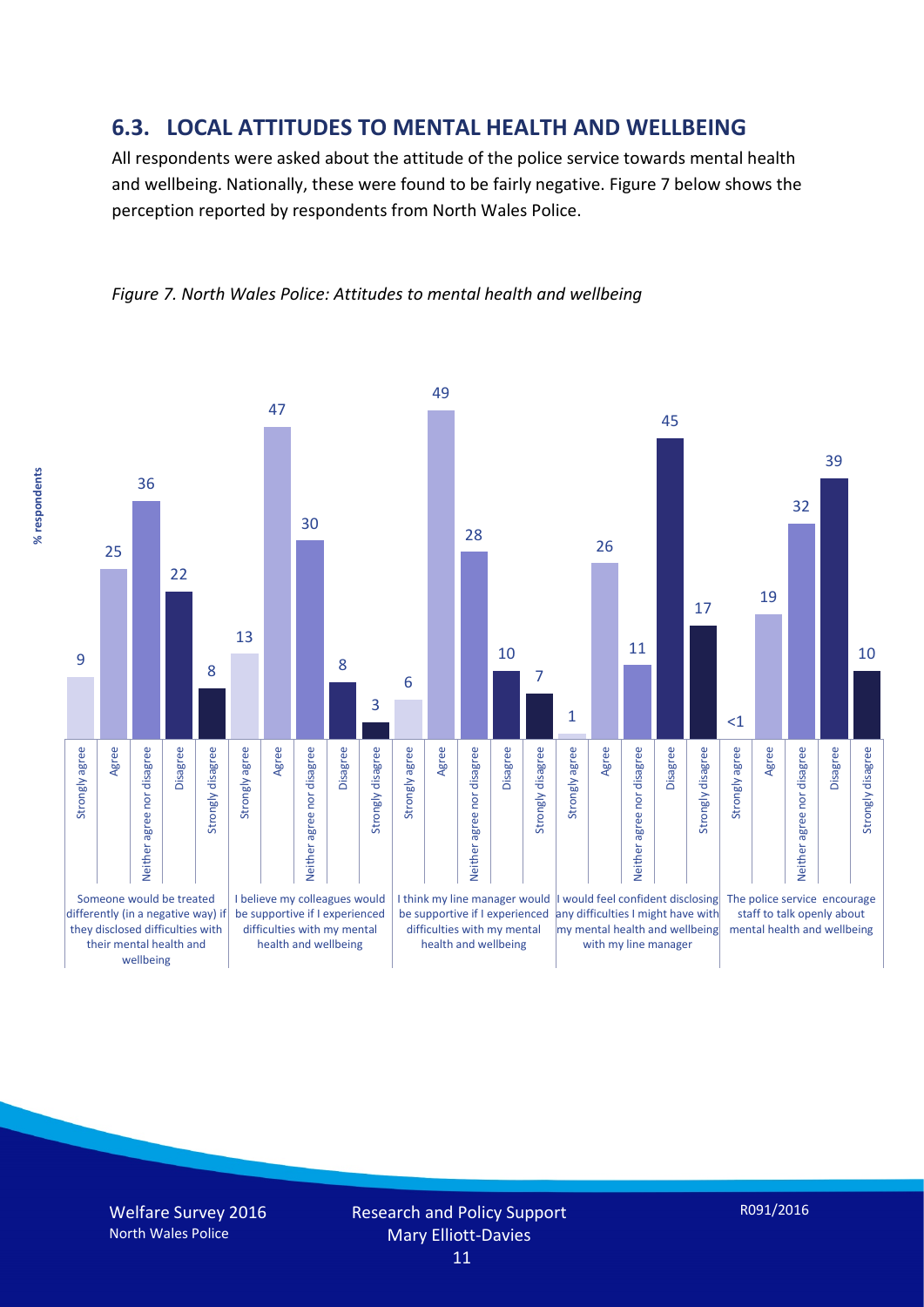## **7. ABSENCE BEHAVIOUR**

### **7.1. ABSENCE**

60% of respondents from North Wales Police reported one or more days of sickness absence and 30% of respondents indicated that at least one day of their sickness absence was attributable to stress, depression, or anxiety.

### **7.2. PRESENTEEISM AND LEAVEISM**

Presenteeism is the act of attending work while ill. This has been shown to be associated with subsequent health decline, particularly in relation to burnout, $x_i$  and can to lead to elevated absenteeism.<sup>[xii](#page-16-1)</sup> Moreover, evidence suggests that presenteeism can compound the effects of the initial illness and negatively influence job satisfaction, resulting in negative job attitudes and withdrawal from work.<sup>[xiii](#page-16-2)</sup>

Leaveism is a recently coined term to describe hidden sickness absence and work undertaken during rest periods including using allocated time off such as annual leave entitlements to take time off when they are in fact unwell. Findings for North Wales Police are presented in Figure 8 below.



#### *Figure 8. North Wales Police: Absence behaviours*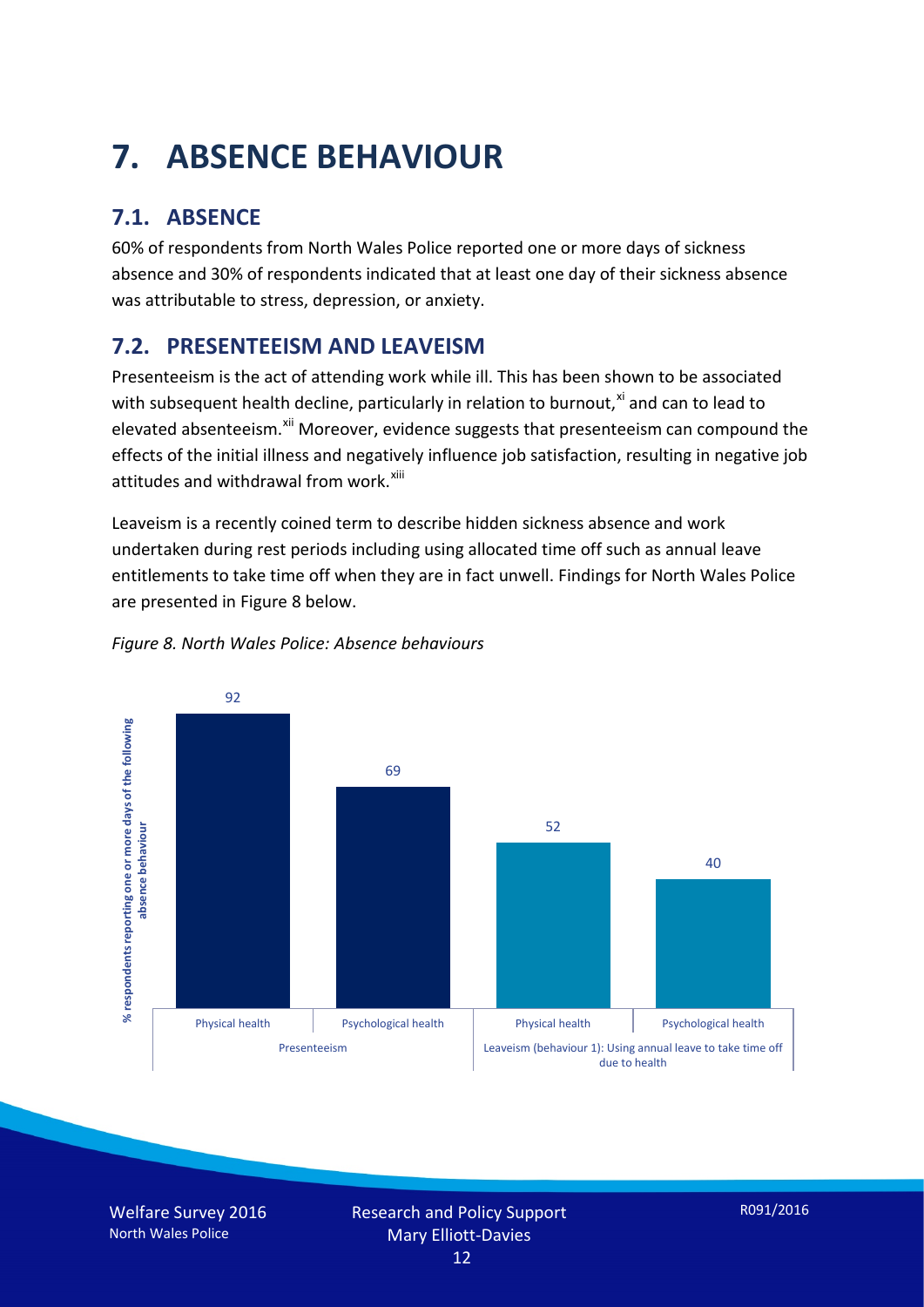## **8. ACCIDENTS, VIOLENCE AND INJURIES**

### **8.1. VIOLENCE**

% respondents **% respondents**

Verbal and physical violence was assessed using four questions regarding how often officers received verbal insults, verbal threats, unarmed physical attacks, and attacks with a weapon from members of the public over the previous 12 months. Findings are presented in Figure 9 below.

*Figure 9. North Wales Police: Frequency of verbal and physical violence from members of the public*

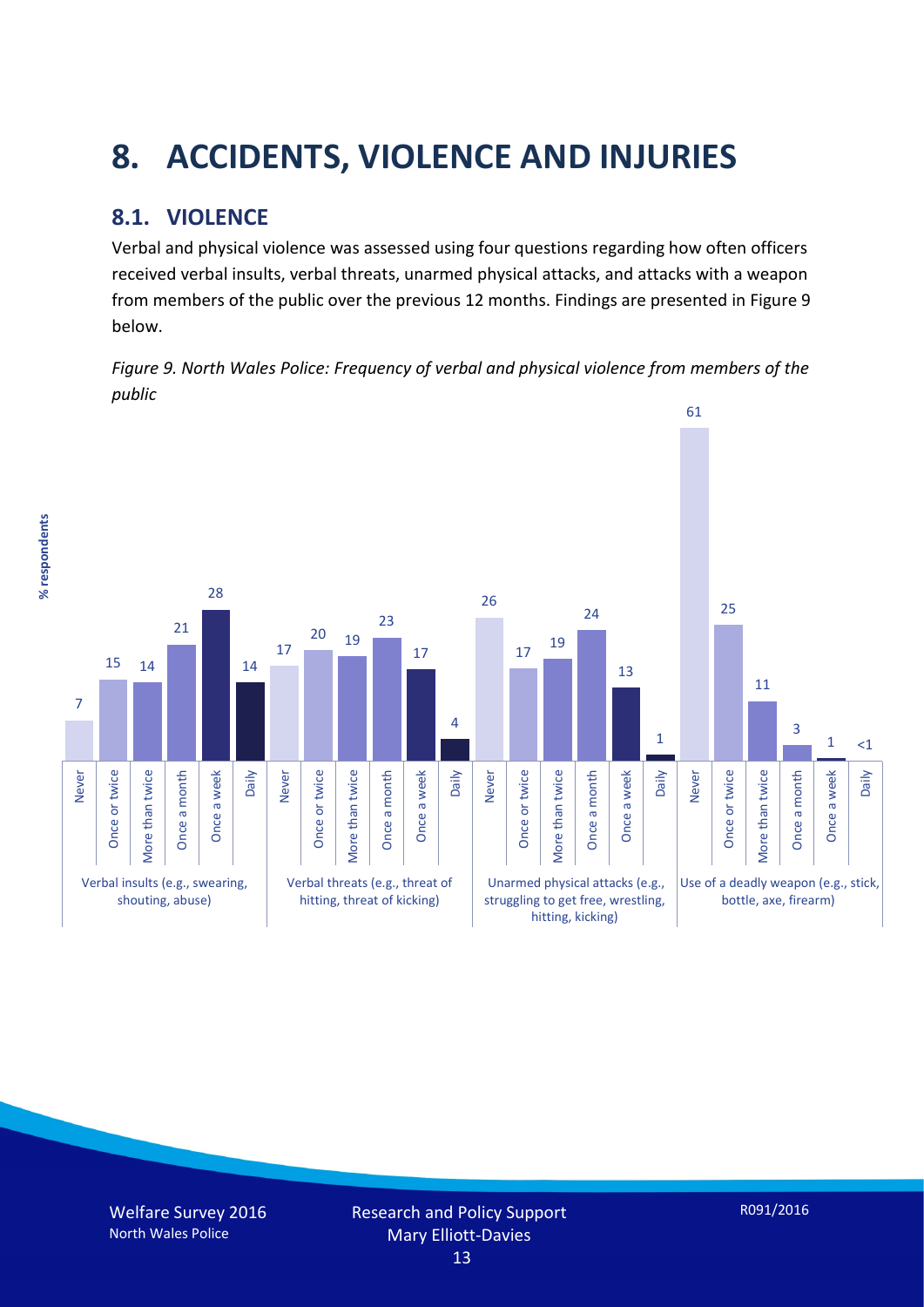#### **8.2. INJURIES DUE TO ACCIDENTS AND VIOLENCE**

16% of North Wales Police respondents reported that they had suffered one or more injuries that required medical attention as a result of **work-related violence** in the last year – losing more than 59 days in sickness absence. Whilst 34% of North Wales Police respondents also reported that they had suffered one or more injuries that required medical attention as a result of **work-related accidents** in the last year – losing more than 111 days in sickness absence.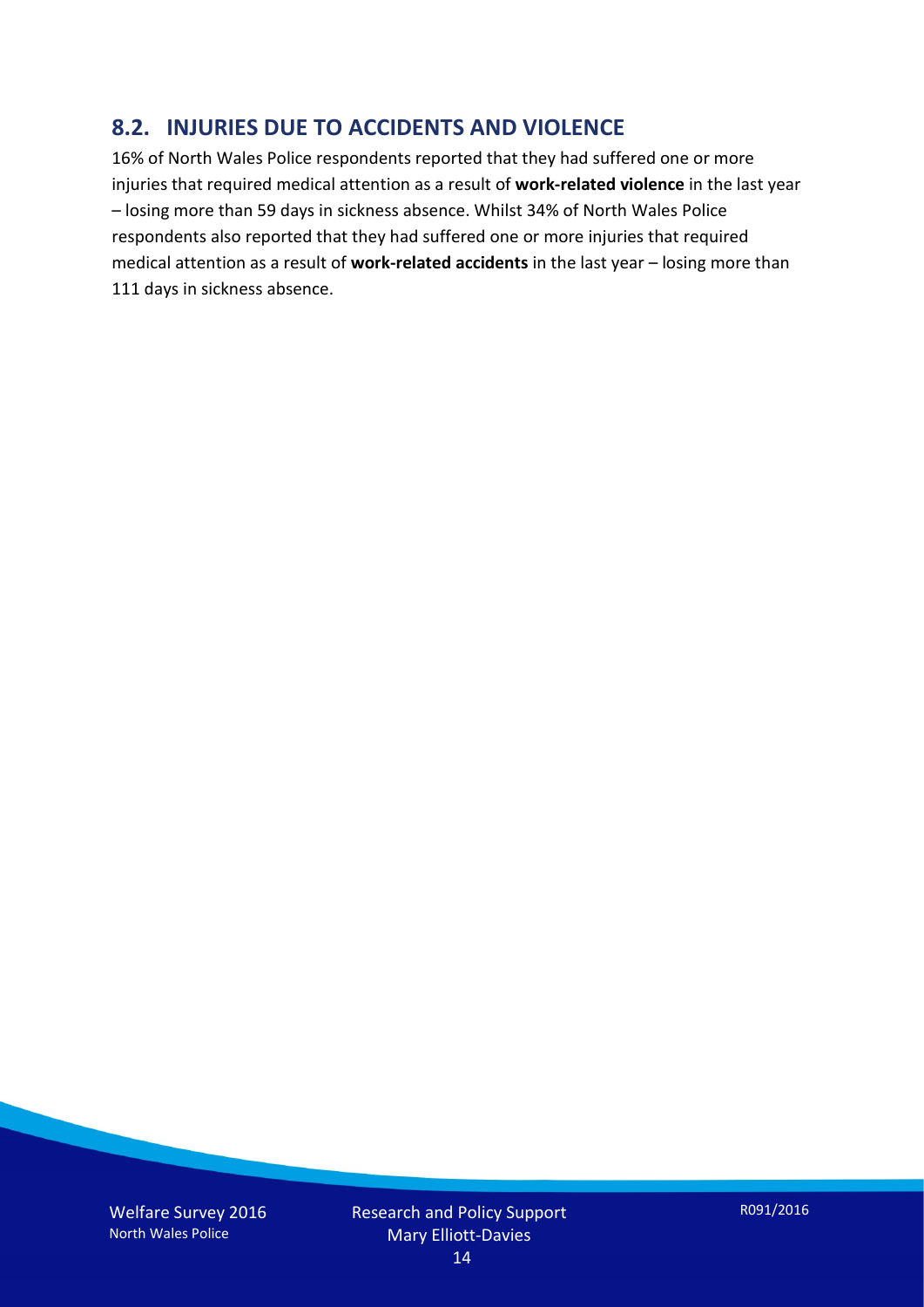### **9. Notes for JBBs**

Additional findings from the 2016 welfare survey are available on request from the Research and Policy department.

The findings of the survey can also be broken down in more detail in terms of different demographic groups, such as rank, role or length of service. However please be aware that we can only go into a certain level of detail with this demographic data in order to preserve respondents' confidentiality.

JBBs wishing to obtain further information can contact Mary Elliott-Davies [\(mary.elliott](mailto:mary.elliott-davies@polfed.org)[davies@polfed.org\)](mailto:mary.elliott-davies@polfed.org) to discuss their requirements. The Research and Policy Department only has one member of staff responsible for these data requests therefore please bear this in mind when contacting the team.

All other interested parties should speak to their local JBB in the first instance.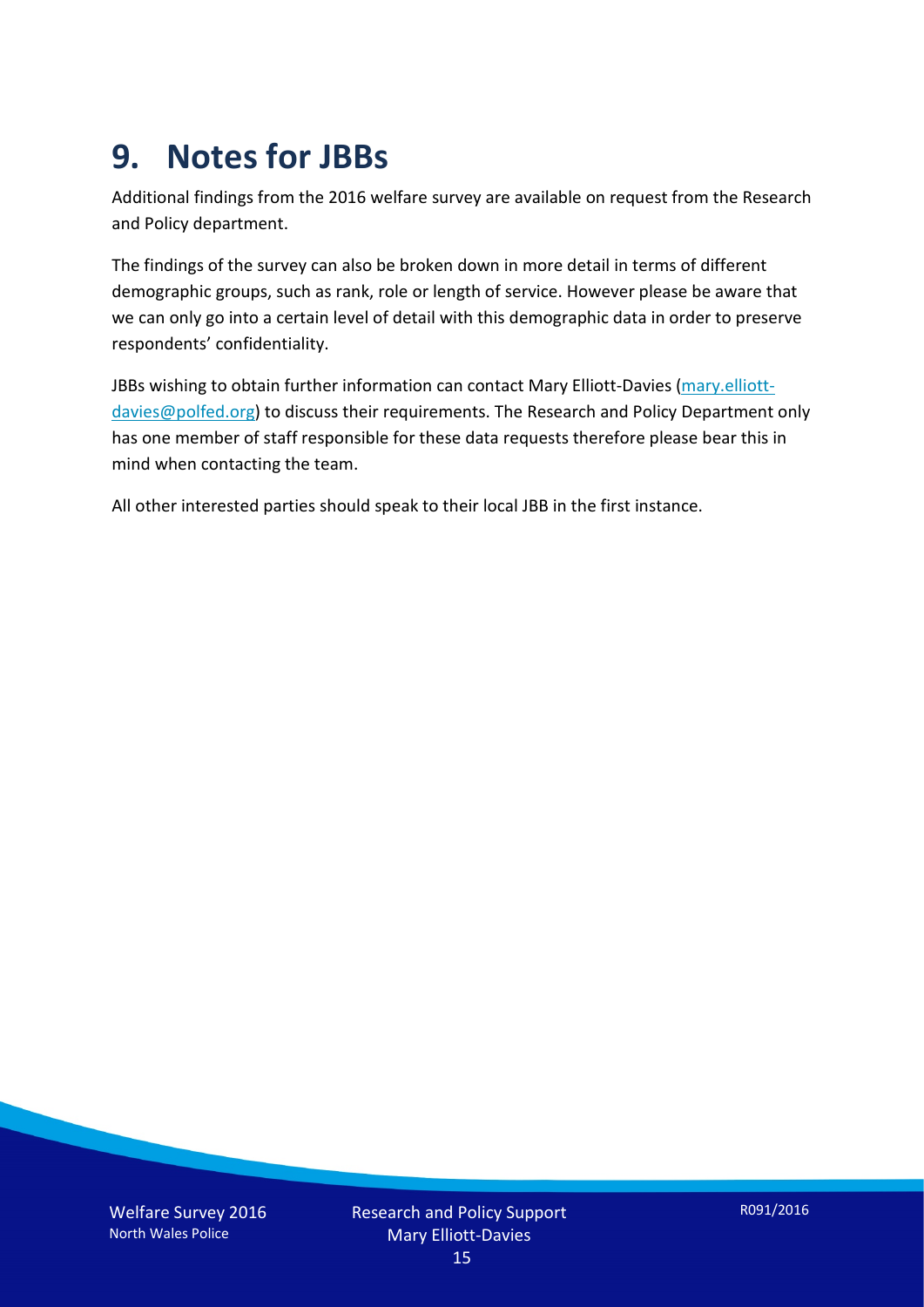## **10. REFERENCES**

<span id="page-15-0"></span>i National Audit Office (2015). Financial Sustainability of Police Forces in England and Wales. Retrieved September 12, 2016, fro[m https://www.nao.org.uk/wp](https://www.nao.org.uk/wp-content/uploads/2015/06/Financial-sustainability-of-police-forces.pdf)[content/uploads/2015/06/Financial-sustainability-of-police-forces.pdf](https://www.nao.org.uk/wp-content/uploads/2015/06/Financial-sustainability-of-police-forces.pdf)

<span id="page-15-1"></span><sup>ii</sup> Home Office (2010). Police Service Strength: England and Wales, 31 March 2010. Retrieved September 12, 2016, from [https://www.gov.uk/government/uploads/system/uploads/attachment\\_data/file/115745/hosb1410](https://www.gov.uk/government/uploads/system/uploads/attachment_data/file/115745/hosb1410.pdf) [.pdf](https://www.gov.uk/government/uploads/system/uploads/attachment_data/file/115745/hosb1410.pdf)

<span id="page-15-2"></span><sup>iii</sup> Home Office (2016). Police Workforce, England and Wales, 31 March 2016. Statistical Bulletin 05/16. Retrieved September 12, 2016, fro[m https://www.gov.uk/government/statistics/police](https://www.gov.uk/government/statistics/police-workforce-england-and-wales-31-march-2016)[workforce-england-and-wales-31-march-2016](https://www.gov.uk/government/statistics/police-workforce-england-and-wales-31-march-2016)

<span id="page-15-3"></span><sup>iv</sup> Elliott-Davies, M., Donnelly, J., Boag-Munroe, F., & Van Mechelen, D. (2016). 'Getting a battering' The perceived impact of demand and capacity imbalance within the Police Service of England and Wales: A qualitative review. The Police Journal, 89, 2, 93-116.

<span id="page-15-4"></span><sup>v</sup> Cousins, R., Mackay, C., Clarke, S., Kelly, C., Kelly, P., & McCaig, R. (2004). 'Management Standards' and work-related stress in the UK: Practical development. *Work & Stress, 18*, 113–136; Mackay, C., Cousins, R., Kelly, P., Lee, S., & McCaig, R. (2004). 'Management Standards' and work-related stress in the UK: Policy background and science. *Work & Stress, 18*, 91–112.

<span id="page-15-5"></span>vi Edwards, J., & Webster, S. (2012). Psychosocial risk assessment: Measurement invariance of the UK Health and Safety Executive's Management Standards Indicator Tool across public and private sector organizations. *Work & Stress, 26*, 130–142

<span id="page-15-6"></span>vii HSE.(2006).Managing shift work: *Health and Safety Guidance*. HSE Books, HSG256, ISBN 9780717661978, Crown Copyright.

<span id="page-15-7"></span>viii Home Office. (2010). Guidance on Variable shift arrangements for police officers [PNB circular] 016-2010.

<span id="page-15-8"></span><sup>ix</sup> Stewart-Brown, S., Tennant, A., Tennant, R., Platt, S., Parkinson, J., & Weich, S. (2009). Internal construct validity of the Warwick-Edinburgh Mental Well-being Scale (WEMWBS): A Rasch analysis using data from the Scottish Health Education Population Survey. *Health and Quality of Life Outcomes, 7*: 15.

<span id="page-15-9"></span>x Smith, A., Johal, S., Wadsworth, E., Davey Smith, G., & Peters, T. (2000). The Scale of Perceived Stress at Work: The Bristol Stress and Health at Work Study. Contract Research Report 265/2000. Sudbury: HSE Books.